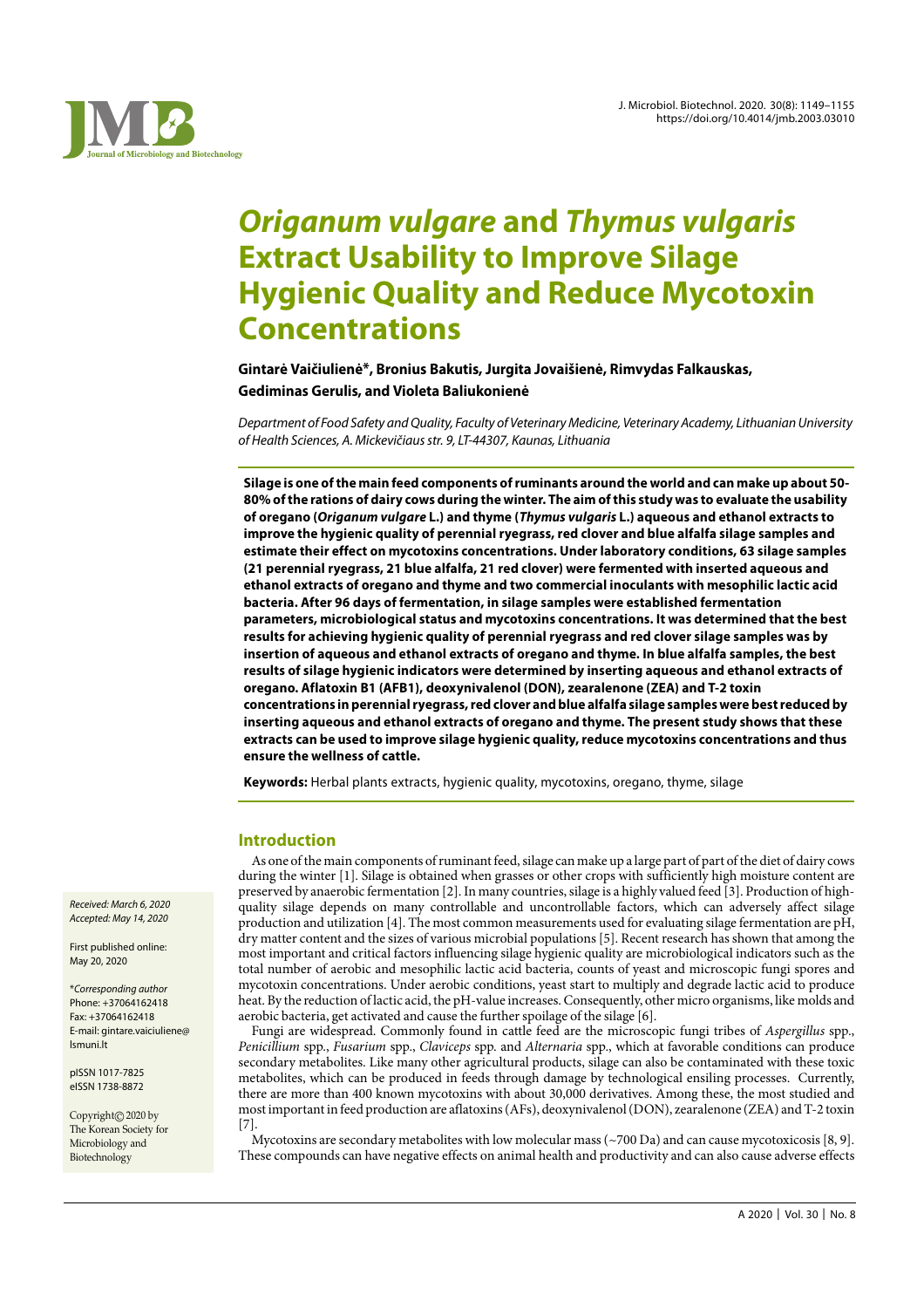on human health [10]. For cattle, mycotoxins can cause carcinogenic, nephrotoxic and teratogenic effects, reproductive disorders (abortion, infertility), liver damage or immunosuppression [11].

Since ancient times the aromatic herbal plants have been used for their medicinal, aromatic and preservative properties [12]. Herbal extracts are concentrated preparations of a liquid consistency, usually obtained from dry (dried) phyto-raw material by extraction method. The objective of the extraction process is to maximize the amount of target compounds and to obtain the highest biological activity of these extracts. Many solvents, including methanol, ethanol, acetone or water, have been used for extracting bioactive compounds from plant materials. Due to the variety of bioactive compounds contained in plant materials and their differing solubility properties in different solvents, the optimal solvent for extraction depends on the particular plant materials and the compounds that are to be isolated [13]. So, in the production of oregano and thyme extracts as extraction solvents, due to their having the highest extraction yield, distilled water or various concentrations of ethanol are commonly used [14]. The main reason why herbs are used as antifungal agents is because they are natural and have little chance of developing pathogen resistance [15]. Antimicrobial activity in plant extracts is provided by secondary metabolites such as alkaloids, flavonoids, phenolic compounds and tannins [16]. In many representatives of oregano and thyme, oxygenated monoterpenes, thymol and carvacrol were found to be dominant components. The extracts have been assessed for antimicrobial effect and antioxidant activity against bacteria and microscopic fungi since they are generally recognized as safe (GRAS) by the United States Food and Drug Administration (FDA). Both substances appear to influence the cell membrane permeability causing the inhibition of growth and death of vegetative bacterial cells and also influence toxin production causing ion leakage and making microbes less virulent [17, 18]. Herbal plants extracts are widely used in medicine, animal breeding and food areas, also as alternative food additives to protect against foodborne pathogens and to reduce food or feed spoilage [19].

The aim of this study was to evaluate the usability of oregano (*Origanum vulgare* L.) and thyme (*Thymus vulgaris* L.) aqueous and ethanol extracts to improve the hygienic quality of perennial ryegrass, red clover and blue alfalfa silage and estimate their effect on mycotoxin concentrations.

## **Materials and Methods**

#### **Plant Materials**

Perennial ryegrass (*Phleum pretense*, *Lolium perenne*, *Festuca pratensis*), blue alfalfa (*Medicago sativa* L.) and red clover (*Trifolium pretense*) were collected from three different farms in Lithuania for silage production under laboratory conditions. Aqueous and ethanol extracts were prepared under laboratory conditions from oregano (*O. vulgare* L.) and thyme (*T. vulgaris* L.) herbal plant materials. The air-dried plant materials were purchased from the Lithuanian company "Švenčionių vaistažolės."

#### **Preparation of** *O. vulgare* **and** *T. vulgaris* **Aqueous and Ethanol Extracts**

The extracts were prepared by maceration using water and ethanol as solvents following Handa *et al*. [20] and Tayel *et al*. [21] techniques. Twenty-five grams of dried, chopped individual herbal plant mass was mixed with 200 ml of distilled water or 200 ml 70% ethanol, covered, and stored for 24 h at room temperature, avoiding direct solar radiation. After 24 h, the solutions were filtered using Whatman no. 1 filter paper. The obtained extracts were inserted at once into the ensiled perennial ryegrass, blue alfalfa and red clover silage samples.

#### **Determination of Monoterpenoid Phenols (Carvacrol, Thymol) in Herbal Plant Extracts**

Monoterpenoid phenols (carvacrol, thymol) in oregano and thyme aqueous and ethanol extracts were determined by high-performance liquid chromatography (HPLC) (Agilent 1260 Infinity, USA) In State Research Institute, Centre for Physical Sciences and Technology, Vilnius, Lithuania. Monoterpenoid phenol absorbance was determined on an ultraviolet (UV) background at 274 nm. The detection limit of carvarcol was 2.5 μg/ml and thymol – 2.4 μg/ml. Sample preparation was repeated three times.

#### **Preparation of Silage Samples with Inserted Herbal Plant Extracts Under Laboratory Conditions**

Perennial ryegrass, blue alfalfa and red clover were chosen as the raw materials for silage samples. The harvested and chopped raw mass was ensiled in 3 L mini-silos: 20 ml of each herbal plant extract and 1 kg of each raw material separately were well mixed and compressed into the mini silos. Preparation of plant extracts: Thyme aqueous extract (T-AE)-25 – 20 ml aqueous extract of *Thymi herba* (25 g of *T. herba* and 200 ml of distilled water); Thyme ethanol extract (T-EE)-25 – 20 ml ethanol extract of *T. herba* (25 g of *T. herba* and 200 ml 70% of ethanol); Oregano aqueous extract (O-AE)-25 – 20 ml aqueous extract of *Origani herba* (25 g of *O. herba* and 200 ml of distilled water); Oregano ethanol extract (O-EE)-25 – 20 ml ethanol extract of *O. herba* (25 g of *O. herba* and 200 ml of 70% ethanol). Also produced was silage with two commercial additives (silage inoculants) according to the manufacturer's instructions. The additives contained the following bacteria: additive X – *L. plantarum*, *E. faecium, P. acidilactici*  $(1.0 \times 10^{11} \text{CFU/g})$  and additive Y – *L. plantarum, P. acidilactici*  $(1.0 \times 10^{11} \text{CFU/g})$  and xylanase. The same principle was used for production of the control silage (C) without inserting anything. The silos were hermetically closed and stored for 96 days at 20°C. For each extract and control, three mini silos were made. Ensiling under laboratory conditions was conducted based on modified Tayel *et al*. [22] and Jatkauskas *et al.* [23] methods. After 96 days of fermentation, silos were opened and 63 silage samples (*n* = 21 perennial ryegrass,  $n = 21$  blue alfalfa,  $n = 21$  red clover) were taken for assessment by sensory evaluation, fermentation parameters, microbiological status and mycotoxin concentrations.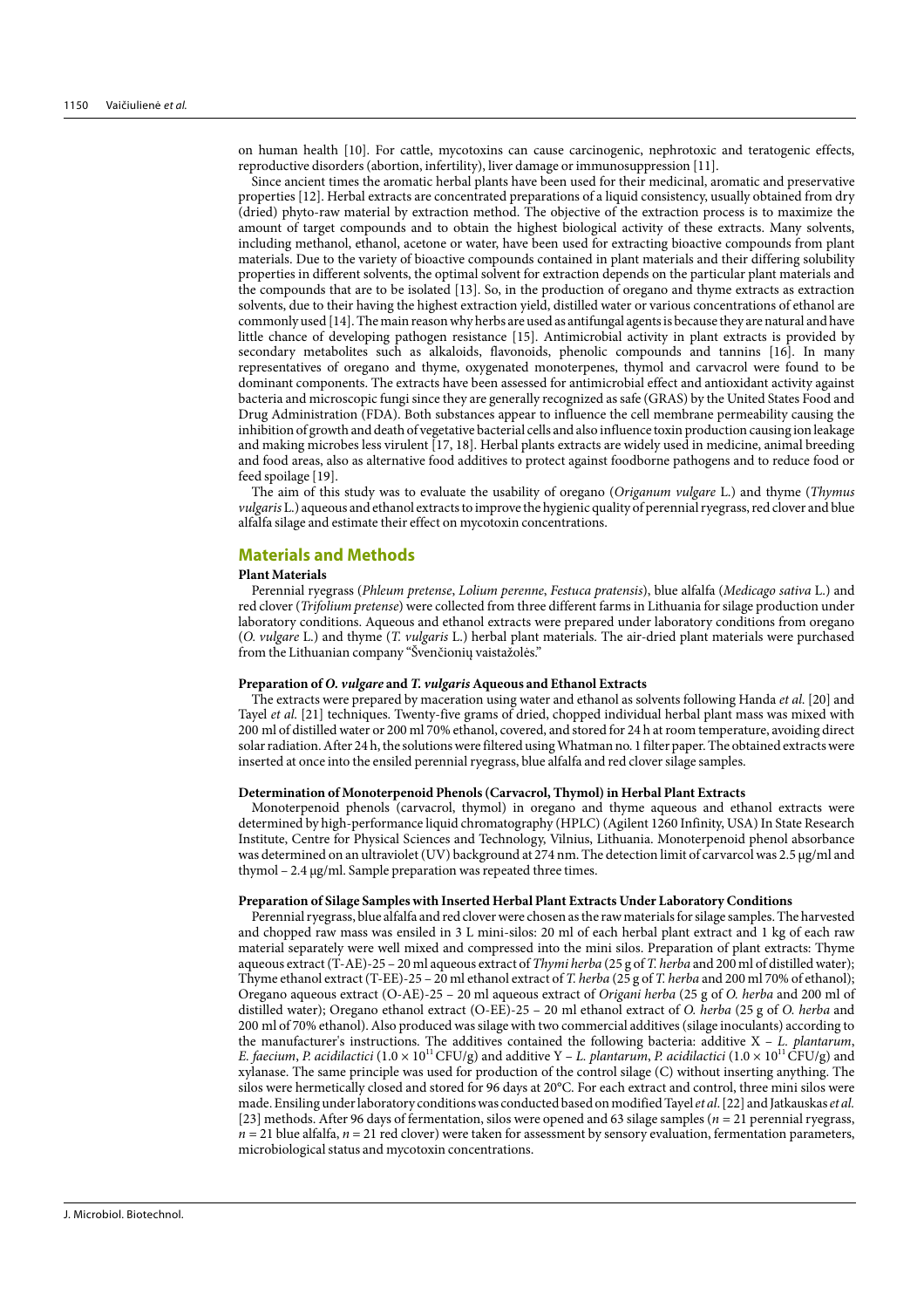#### **Determination of Dry Matter (DM) Content and pH**

The dry matter content was analyzed by the weight method. In order to determine dry matter, the silage samples were chopped into 4-cm diameter particles and dried for 18 h at 55°C. After air equilibration, samples were weighed and then dried again for 20 h at 103ºC [24]. The level of pH was measured by electrometric method in diluted silage with a pH-meter (WTW inoLab pH 720, Germany) fitted with a glass electrode after homogenization of 10 g silage sample with 40 ml of distilled water. Once a constant value was found, the pH was determined from the dial reading with an accuracy of at least 0.05 pH unit.

#### **Determination of Microbiological Indicators**

Microbiological indicators of silage samples were defined according to standards: total count of aerobic bacteria (LT ISO 4833-1:2013), total count of mesophilic lactic acid bacteria (LT ISO 15214:2009) and total count of yeast and molds (LT ISO 21527-1:2008).

#### **Determination of Mycotoxins Concentrations by ELISA Assay**

The mycotoxins concentrations in samples were determined by direct competitive enzyme-linked immunosorbent assays (ELISA) [24]. Contamination with aflatoxin B1 (AFB1), deoxynivalenol (DON), zearalenone (ZEA) and T-2 toxin was tested. The VERATOX test kits (Neogen Corporation, Scotland) approved by the AOAC Research Institute (Certificate No. 950702) were used for the analysis. Mycotoxin extraction and tests were performed according to manufacturer's recommendations. Whole perennial ryegrass, blue alfalfa and red clover samples were air-dried, ground to pass a 1 mm screen and homogenized. Extraction of samples was carried out in distilled water for DON, in methanol:water (70:30 v/v) for AFB1 and ZEA. Absorbance was determined using the microwell strip reader (Bio-tek Synergy HT, USA) at 650 nm. A calibration curve for the standards for each AFB1, ZEA, DON, T-2 toxin dilution was plotted using a standard concentration against the percentage inhibition of the respective standard. For determination, each mycotoxin concentration was automatically calculated from the calibration curves, obtained by plotting absorbance intensity against the logarithm of analytic concentration. The measured absorbance was automatically converted to the mycotoxin concentration units – μg/kg. The estimation took into account the lowest calibration curve's mycotoxin concentration value (LOD - limit of detection), which is for AFB1 – 2.0 μg/kg (ppb), ZEA – 10.0 μg/kg (ppb), DON – 100.0 μg/kg (ppb) and T-2 toxin – 10.0 μg/kg (ppb) (according to the manufacturer's guidelines).

#### **Statistical Analysis**

The mean value of the results was expressed of at least 3 measurements ± standard deviation (SD). To evaluate the effect of the herbal plant extracts and commercial inoculants on perennial ryegrass, red clover and blue alfalfa silage hygienic quality and mycotoxin concentrations, the data were analyzed by descriptive statistic and one-way ANOVA (SPSS version 20.0, IBM Corp., USA). The results were considered to be statistically significant at  $p \le 0.05$ .

#### **Results**

#### **Quantitative Analysis of Monoterpenoid Phenols (Carvacrol, Thymol) in** *O. vulgare* **and** *T. vulgaris* **Aqueous and Ethanol Extracts**

Carvacrol and thymol concentrations in oregano and thyme aqueous and ethanol extracts are presented in Table 1. The highest concentrations of carvacrol and thymol were established in ethanol extracts of oregano and thyme. These phenolic compounds were detected neither in oregano nor thyme aqueous extracts.

#### **Effect of** *O. vulgare* **and** *T. vulgaris* **Aqueous and Ethanol Extracts on Silage Hygienic Quality After 96 Days of Fermentation**

Silage samples after 96 days of fermentation were assessed by sensory evaluation. All perennial ryegrass, red clover and blue alfalfa silage samples were evaluated by senses: color, odor, texture, and absence or presence of molds. All of the samples met the requirements for good quality silage.

The hygienic quality of ryegrass, red clover and blue alfalfa silage samples after 96 days of fermentation is presented in Table 2. In the analyzed perennial ryegrass, red clover and blue alfalfa silage samples, pH varied from 3.68 to 6.68, the dry matter content – from 21-57%. For estimated hygienic quality of perennial ryegrass silage samples, the best results were obtained with inserted oregano aqueous and thyme ethanol extracts. Of all inserted herbal plant extracts and commercial inoculants, these extracts most effectively reduced total count of aerobic bacteria and count of yeast and molds. In perennial ryegrass silage samples with inserted oregano aqueous and thyme ethanol extracts, count of yeast and molds weren't detected. While the highest count of mesophilic lactic

| Analyte, µg/ml        | Oregano aqueous extract Oregano ethanol extract<br>(O-AE) | $(O-EE)$      | Thyme aqueous extract<br>$(T-AE)$ | Thyme ethanol extract<br>(T-EE) |  |
|-----------------------|-----------------------------------------------------------|---------------|-----------------------------------|---------------------------------|--|
| Carvacrol $\pm$ SD, % | OD                                                        | $5.3 \pm 2.9$ | LOD                               | $94.5 \pm 0.3$                  |  |
| Thymol $\pm$ SD, %    | .OD                                                       | $8.5 + 0.7$   | LOQ.                              | $81.9 \pm 0.8$                  |  |

SD – standard deviation (%)

LOD – limit of detection, LOQ - limit of quantification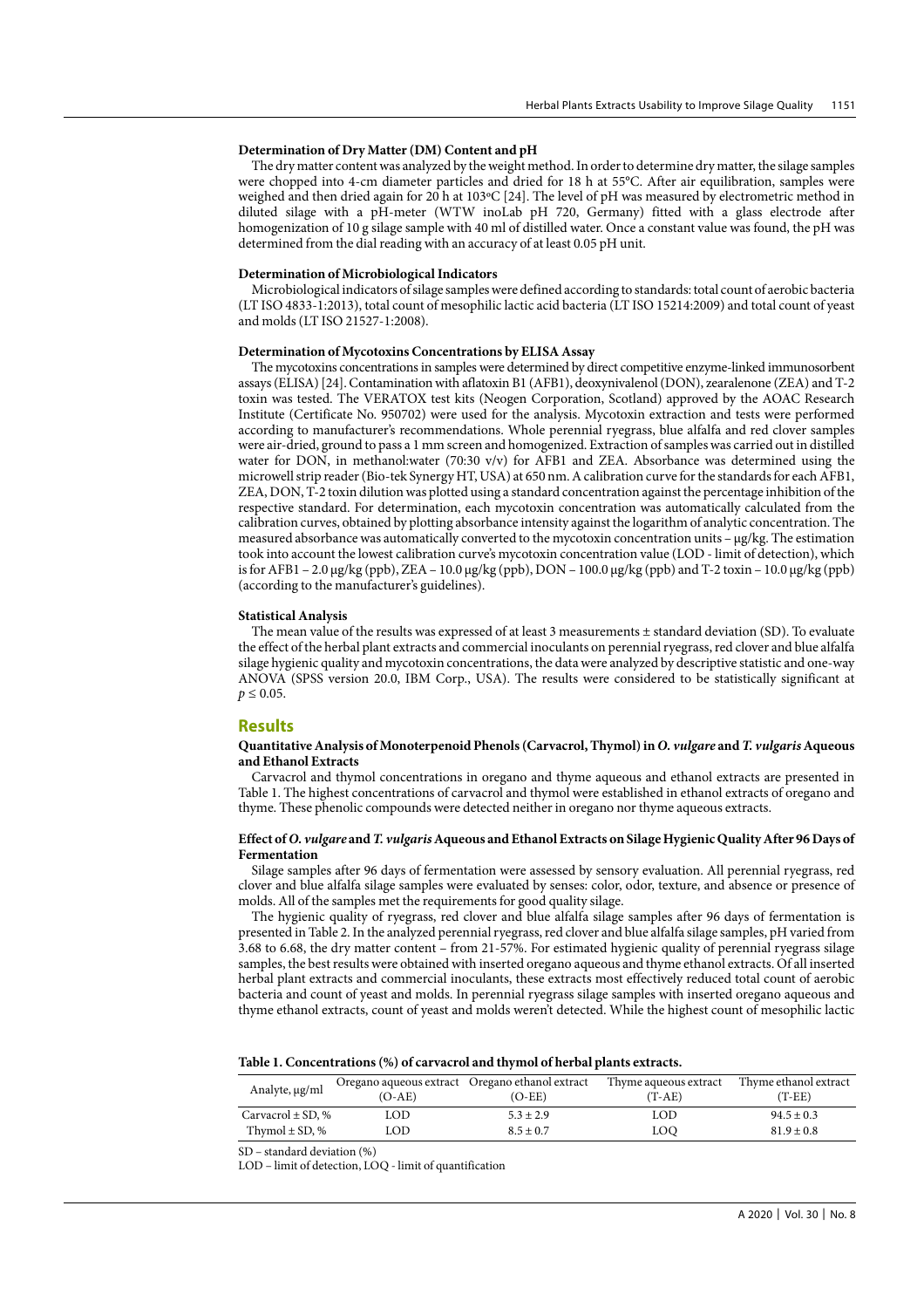| Silage samples          | $DM \pm SD$ , %               | $pH \pm SD$                   | Total count of<br>aerobic<br>bacteria ± SD,<br>$log_{10}$ CFU/g                | Count of<br>veast $\pm$ SD,<br>$log_{10}$ CFU/g                 | Count of molds<br>$\pm$ SD, $log_{10}$<br>CFU/g                                | Total count of<br>mesophiliclactic<br>acid bacteria $\pm$<br>$SD, log_{10} CFU/g$ |
|-------------------------|-------------------------------|-------------------------------|--------------------------------------------------------------------------------|-----------------------------------------------------------------|--------------------------------------------------------------------------------|-----------------------------------------------------------------------------------|
| Perennial ryegrass C    | $20.66 \pm$                   | $6.11 \pm$                    | $2.36 \pm$                                                                     | $1.79 \pm$                                                      | $0.84 \pm$                                                                     | $1.91 \pm$                                                                        |
|                         | $1.52^{\mathrm{b,c,d,e,f,g}}$ | $0.01^{\mathrm{b,c,d,e,f,g}}$ | 0.17                                                                           | $0.02^{\mathrm{b,c,d,e,f,g}}$                                   | $0.03^{\mathrm{b,c,d,e,f,g}}$                                                  | $0.01^{b,c,e,g}$                                                                  |
| Perennial ryegrass O-AE | $32.66 \pm$                   | $6.68 \pm$                    | $2.48 \pm$                                                                     | $0.00 \pm$                                                      | $0.00 \pm$                                                                     | $1.74 \pm$                                                                        |
|                         | $4.50^{\mathrm{a,f}}$         | $0.02^{\mathrm{a,c,d,e,f,g}}$ | 0.65                                                                           | $0.00^{\mathrm{a,c,d,f,g}}$                                     | $0.00^{a,c,f,g}$                                                               | $0.02^{\mathrm{a,c,d,f,g}}$                                                       |
| Perennial ryegrass O-EE | $33.00 \pm$                   | $4.82 \pm$                    | $2.64 \pm$                                                                     | $1.45 \pm$                                                      | $0.76 \pm$                                                                     | $2.04 \pm$                                                                        |
|                         | $1.00^{\mathrm{a,f}}$         | $0.02^{\mathrm{a,b,d,e,f,g}}$ | 0.30                                                                           | $0.04^{\mathrm{a,b,d,e,f,g}}$                                   | $0.02^{\mathrm{a,b,d,e,f,g}}$                                                  | $0.00^{\mathrm{a,b,d,e,f,g}}$                                                     |
| Perennial ryegrass T-AE | $30.66 \pm$                   | $5.05 \pm$                    | $2.81 \pm$                                                                     | $1.14 \pm$                                                      | $0.00 \pm$                                                                     | $1.88 \pm$                                                                        |
|                         | $0.57^{\text{a,f,g}}$         | $0.02^{\mathrm{a,b,c,e,f,g}}$ | 0.04                                                                           | $0.01^{\mathrm{a},\mathrm{b},\mathrm{c},\mathrm{e},\mathrm{g}}$ | $0.00^{a,c,f,g}$                                                               | $0.01^{\mathrm{b,c,e,g}}$                                                         |
| Perennial ryegrass T-EE | $32.00 \pm$                   | $4.35 +$                      | $2.49 \pm$                                                                     | $0.00 +$                                                        | $0.00 \pm$                                                                     | $1.74 +$                                                                          |
|                         | $2.64^{a,f}$                  | $0.01^{\mathrm{a,b,c,d,f,g}}$ | 0.04                                                                           | $0.00^{\mathrm{a,c,d,f,g}}$                                     | $0.00^{a,c,f,g}$                                                               | $0.03^{\mathrm{a,c,d,f,g}}$                                                       |
| Perennial ryegrass X    | $37.00 \pm$                   | $4.47 +$                      | $2.49 \pm$                                                                     | $1.17 +$                                                        | $0.47 \pm$                                                                     | $1.88 \pm$                                                                        |
|                         | $1.00^{a,b,c,d,e}$            | $0.02^{\mathrm{a,b,c,d,e}}$   | 0.25                                                                           | $0.04^{\mathrm{a,b,c,e,g}}$                                     | $0.05^{\mathrm{a,b,c,d,e,g}}$                                                  | $0.02^{{\rm b,c,e,g}}$                                                            |
| Perennial ryegrass Y    | $35.66 \pm$                   | $4.48 \pm$                    | $2.30 \pm$                                                                     | $0.60 \pm$                                                      | $1.08 \pm$                                                                     | $1.80 \pm$                                                                        |
|                         | $0.57^{a,d}$                  | $0.02^{\mathrm{a,b,c,d,e}}$   | 0.01                                                                           | $0.03^{\mathrm{a,b,c,d,e,f}}$                                   | $0.03^{a,b,c,d,e,f}$                                                           | $0.01^{\mathrm{a,b,c,d,e,f}}$                                                     |
| Red clover C            | $29.66 \pm$                   | $4.36 \pm$                    | $2.37 +$                                                                       | $1.92 +$                                                        | $0.63 \pm$                                                                     | $2.35 \pm$                                                                        |
|                         | $1.52^{y,k,l,m}$              | $0.02^{\mathrm{i,y,j,k,l,m}}$ | $0.10^{\mathrm{i}, \mathrm{j}, \mathrm{k}, \overline{\mathrm{l}}, \mathrm{m}}$ | $0.02^{\mathrm{i,y,j,k,l}}$                                     | $0.04^{\mathrm{i}, \mathrm{j}, \mathrm{k}, \overline{\mathrm{l}}, \mathrm{m}}$ | $0.01^{\mathrm{i,y,j,k,l,m}}$                                                     |
| Red clover O-AE         | $30.33 \pm$                   | $4.64 \pm$                    | $2.00 \pm$                                                                     | $0.95 \pm$                                                      | $0.00 \pm$                                                                     | $1.92 \pm$                                                                        |
|                         | $1.52^{y,j,k,l,m}$            | $0.01^{\rm h,y,j,k,l,m}$      | $0.01^{\rm h,y,j,k,l}$                                                         | $0.03^{\rm h,y,j,k,l,m}$                                        | $0.00^{\mathrm{h},\mathrm{y},\mathrm{k},\mathrm{m}}$                           | $0.02^{\mathrm{h},y,j,k,l,m}$                                                     |
| Red clover O-EE         | $38.00 \pm$                   | $4.13 \pm$                    | $2.33 +$                                                                       | $1.78 \pm$                                                      | $0.60 \pm$                                                                     | $1.23 \pm$                                                                        |
|                         | $2.00^{\mathrm{h,i,j,k,l}}$   | $0.04^{\text{h,i,j,k,l}}$     | $0.05^{\rm i,j,k,l,m}$                                                         | $0.04^{\rm h,i,j,k,l,m}$                                        | $0.02^{\rm i,j,k,l,m}$                                                         | $0.01^{\rm h,i,j,k,l,m}$                                                          |
| Red clover T-AE         | $27.66 \pm$                   | $5.05 \pm$                    | $1.79 \pm$                                                                     | $1.56 \pm$                                                      | $0.00 \pm$                                                                     | $1.77 \pm$                                                                        |
|                         | $1.52^{i,y,k,l,m}$            | $0.02^{\text{h,i,y,k,l,m}}$   | $0.02^{\text{h,i,y,k,l,m}}$                                                    | $0.01^{\rm h,i,y,k,l,m}$                                        | $0.00^{h,y,k,m}$                                                               | $0.01^{\rm h,i,y,k,l,m}$                                                          |
| Red clover T-EE         | 56.66 $\pm$                   | $5.43 \pm$                    | $1.55 \pm$                                                                     | $1.22 \pm$                                                      | $0.77 \pm$                                                                     | $1.64 \pm$                                                                        |
|                         | $1.15^{\rm h,i,y,j,l,m}$      | $0.03^{\mathrm{h,i,y,j,l,m}}$ | $0.12^{\rm h,i,y,j,l,m}$                                                       | $0.04^{\rm h,i,y,j,l,m}$                                        | $0.01^{\rm h,i,y,j,l}$                                                         | $0.02^{\rm h,i,y,j,l,m}$                                                          |
| Red clover X            | 53.66 $\pm$                   | $4.31 \pm$                    | $2.14 \pm$                                                                     | $0.84 \pm$                                                      | $0.00 \pm$                                                                     | $1.45 \pm$                                                                        |
|                         | $1.52^{{\rm h},i,y,j,k,m}$    | $0.01^{\rm h,i,y,j,k,m}$      | $0.05^{\rm h,i,y,j,k,m}$                                                       | $0.06^{\text{h,i,y,j,k,m}}$                                     | $0.00^{\text{h},\text{y},\text{k},\text{m}}$                                   | $0.03^{\rm h,i,y,j,k,m}$                                                          |
| Red clover Y            | $38.66 \pm$                   | $4.08 \pm$                    | $2.01 \pm$                                                                     | $1.86 \pm$                                                      | $0.77 \pm$                                                                     | $1.41 \pm$                                                                        |
|                         | $0.57^{\mathrm{h,i,j,k,l}}$   | $0.01^{\text{h,i,j,k,l}}$     | $0.01$ $^{\rm h,y,j,k,l}$                                                      | $0.01^{{\rm i,y,j,k,l}}$                                        | $0.02^{{\rm h,i,y,j,l}}$                                                       | $0.04^{\rm h,i,y,j,k,l}$                                                          |
| Blue alfalfa C          | $26.66 \pm$                   | $4.90 \pm$                    | $1.65 \pm$                                                                     | $0.59 \pm$                                                      | $0.30 \pm$                                                                     | $1.84 \pm$                                                                        |
|                         | $1.52^{\text{o},p,r,s,t,u}$   | $0.05^{\rm o,p,r,s,t,u}$      | $0.09^{\text{o,r,s,t,u}}$                                                      | $0.01^{\text{o},p,r,s,t,u}$                                     | $0.01^{\rm o,p,r,s,t,u}$                                                       | $0.03^{\rm o,p,r,s,t,u}$                                                          |
| Blue alfalfa O-AE       | 55.66 $\pm$                   | $4.30 \pm$                    | $1.26 \pm$                                                                     | $0.00 \pm$                                                      | $0.00 \pm$                                                                     | $1.30 \pm$                                                                        |
|                         | $1.15^{n,p,r,s,u}$            | $0.02^{\rm n,p,r,s,t,u}$      | $0.08^{\mathrm{n},\mathrm{p},\mathrm{r},\mathrm{s},\mathrm{t},\mathrm{u}}$     | $0.00^{\mathrm{n,r,s,u}}$                                       | $0.00^{n,r,s}$                                                                 | $0.01^{\mathrm{n},\mathrm{p},\mathrm{r},\mathrm{s},\mathrm{t},\mathrm{u}}$        |
| Blue alfalfa O-EE       | $49.66 \pm$                   | $4.42 \pm$                    | $1.69 \pm$                                                                     | $0.00 \pm$                                                      | $0.00 \pm$                                                                     | $1.36 \pm$                                                                        |
|                         | $1.15^{\text{n,o,r,s,t,u}}$   | $0.02^{\text{n,o,r,s,t,u}}$   | $0.04^{\mathrm{o,r,s,t,u}}$                                                    | $0.00^{c,r,s,u}$                                                | $0.00^{n,r,s}$                                                                 | $0.01^{\rm n,o,r,s,t,u}$                                                          |
| Blue alfalfa T-AE       | $36.66 \pm$                   | $4.52 \pm$                    | $1.87 +$                                                                       | $0.46 \pm$                                                      | $0.69 \pm$                                                                     | $2.05 \pm$                                                                        |
|                         | $0.57^{n, o, p, t, u}$        | $0.02^{n, o, p, s, t, u}$     | $0.01^{\text{n,o},\text{p},\text{s},\text{t},\text{u}}$                        | $0.02^{\rm n,o,p,s,t,u}$                                        | $0.02^{n, o, p, s, t, u}$                                                      | $0.01^{\rm n,o,p,s,t,u}$                                                          |
| Blue alfalfa T-EE       | $36.33 \pm$                   | $3.88 \pm$                    | $2.00 \pm$                                                                     | $1.11 \pm$                                                      | $1.14 \pm$                                                                     | $1.73 \pm$                                                                        |
|                         | $1.52^{n,o,p,t,u}$            | $0.01^{\rm n,o,p,r,t,u}$      | $0.01^{\rm n,o,p,r,t}$                                                         | $0.01^{\rm n,o,p,r,t}$                                          | $0.05^{\text{n,o},\text{p,r,t,u}}$                                             | $0.03^{\rm n,o,p,r,t,u}$                                                          |
| Blue alfalfa X          | 53.00 $\pm$                   | $5.27 \pm$                    | $1.49 \pm$                                                                     | $0.00 \pm$                                                      | $0.00 \pm$                                                                     | $1.49 \pm$                                                                        |
|                         | $1.73^{n,p,r,s,u}$            | $0.02^{n,o,p,r,s,u}$          | $0.08^{\text{n,o},\text{p,r,s,u}}$                                             | $0.00^{n,r,s,u}$                                                | $0.00^{n,r,s}$                                                                 | $0.02^{\text{n,o}, \text{p,r,s,u}}$                                               |
| Blue alfalfa Y          | $45.66 \pm$                   | $3.67 \pm$                    | $2.06 \pm$                                                                     | $1.11 \pm$                                                      | $0.00 \pm$                                                                     | $1.97 +$                                                                          |
|                         | $2.88^{n, o, p, r, s, t}$     | $0.01^{\rm n,o,p,r,s,t}$      | $0.03^{n, o, p, r, u}$                                                         | $0.07^{\text{n,o},\text{p,r,t}}$                                | $0.00^{n,r,s}$                                                                 | $0.01^{n, o, p, r, s, t}$                                                         |

**Table 2. Perennial ryegrass, red clover and blue alfalfa silage hygienic quality after 96 days of fermentation.**

<sup>a-g</sup>Mean values with different superscripts are significantly different in perennial ryegrass silage samples (*p* ≤ 0.05). <sup>h-m</sup>Mean values with different superscripts are significantly different in red clover silage samples (*p* ≤ 0.05). <sup>n–u</sup>Mean values with different superscripts are significantly different in blue alfalfa silage samples ( $p \le 0.05$ ). SD – standard deviation

C – control sample, O-AE – oregano aqueous extract, O-EE – oregano ethanol extract, T-AE – thyme aqueous extract, T-EE – thyme ethanol extract, X – commercial inoculant X, Y – commercial inoculant Y.

acid bacteria was established with inserted oregano ethanol extract. Among all red clover silage samples with inserted herbal plant extracts and commercial inoculants, the best results and the lowest total count of aerobic bacteria were determined in red clover silage sample with inserted thyme ethanol extract (1.55 ± 0.12 log10 CFU/g). The lowest count of yeast was established with inserted oregano aqueous extract (0.94  $\pm$  0.03 log10 CFU/g), which was 53.9%, respectively, lower compared to the control red clover silage sample (1.92 ± 0.02 log10 CFU/g). Red clover silage samples with inserted oregano and thyme aqueous extracts and commercial inoculants X showed the best results and reduced count of molds by 100%, compared to the control silage samples. Meanwhile, the highest total count of mesophilic lactic acid bacteria was established in control red clover silage sample, without inserting anything. In the all analyzed samples, oregano aqueous extract inserted in blue alfalfa silage showed the best results and in this sample was determined the lowest total count of aerobic bacteria (1.26 ± 0.08 log10 CFU/g). Total count of yeast and molds in blue alfalfa silage was reduced by 100%, compared to the control samples with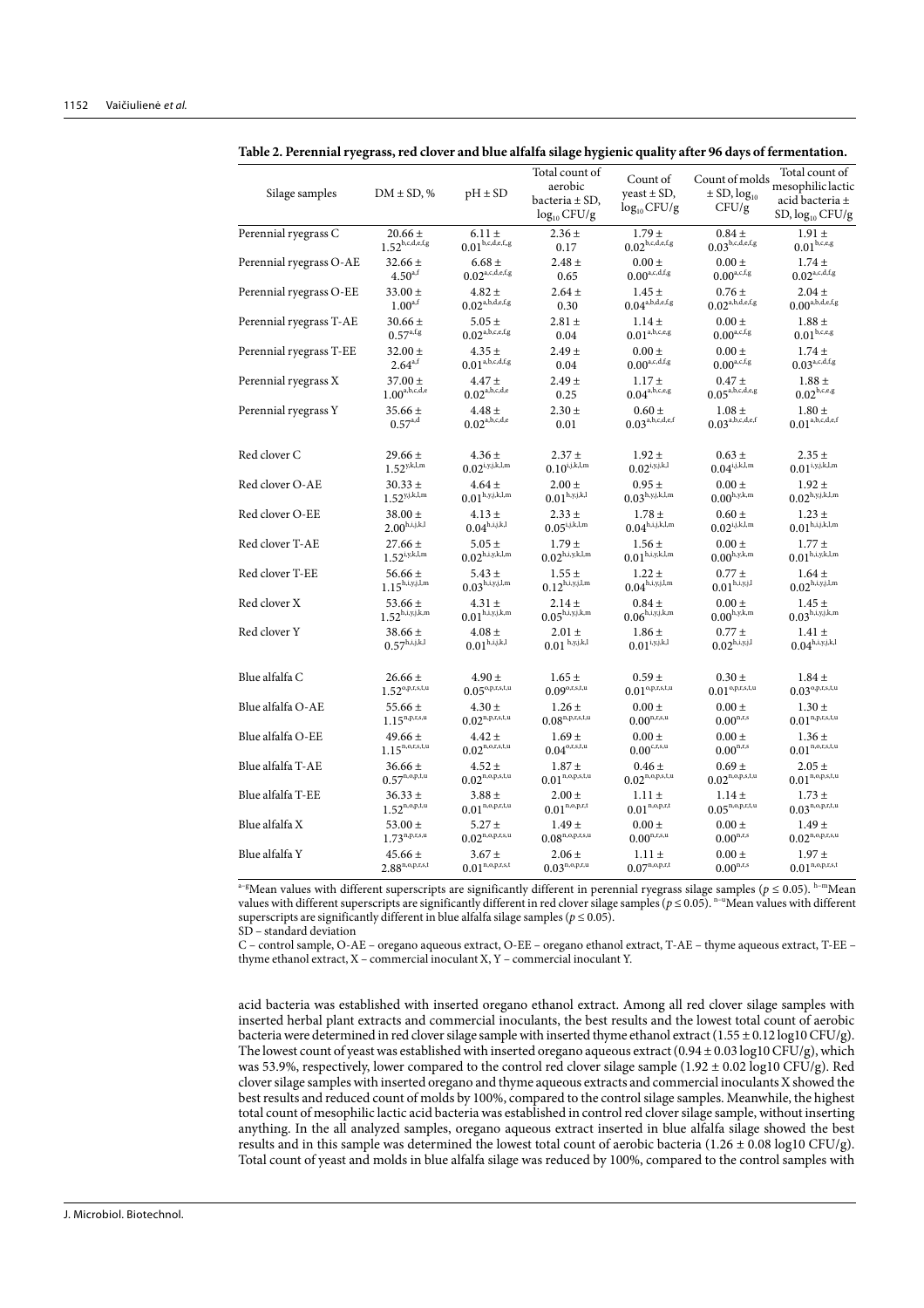|                         | Mycotoxins concentrations $\pm$ SD, $\mu$ g/kg (ppb)           |                                      |                                                               |                                                                                  |  |  |
|-------------------------|----------------------------------------------------------------|--------------------------------------|---------------------------------------------------------------|----------------------------------------------------------------------------------|--|--|
| Silage samples          | AFB1                                                           | <b>ZEA</b>                           | <b>DON</b>                                                    | $T-2$                                                                            |  |  |
| Perennial ryegrass C    | $1.67 \pm 0.06^{\rm b,c,d,e,fg}$                               | $500 \pm 0.00^{\rm b,c,d,e,f,g}$     | $500 \pm 10.00^{\mathrm{b,c,d,e,f,g}}$                        | $110 \pm 10.00^{b,c,d,e,f,g}$                                                    |  |  |
| Perennial ryegrass O-AE | $0.99\pm0.01^{\mathrm{a,c,d,f,g}}$                             | $170\pm17.32^{\text{a,c,d,e,f,g}}$   | $550\pm0.00^{\text{a,c,d,e,f,g}}$                             | $80\pm5.00^{\rm a,c,d,e,f}$                                                      |  |  |
| Perennial ryegrass O-EE | $0.70\pm0.03^{\rm a,b,d,e,f}$                                  | $300\pm0.00^{\text{a,b,e,f,g}}$      | $400\pm10.00^{\mathrm{a,b,e,f,g.}}$                           | $200\pm0.00^{\text{a,b,d,e,f,g}}$                                                |  |  |
| Perennial ryegrass T-AE | n.d                                                            | $300\pm10.00^{\mathrm{a,b,e,f,g}}$   | $400\pm10.00^{\mathrm{a,b,e,f,g}}$                            | $150 \pm 5.00^{a,b,c,e,f,g}$                                                     |  |  |
| Perennial ryegrass T-EE | $0.99\pm0.04^{\mathrm{a,c,d,f,g}}$                             | $130\pm0.00^{\mathrm{a,b,c,d,fg}}$   | $450 \pm 20.00^{a,b,c,d,f,g}$                                 | n.d                                                                              |  |  |
| Perennial ryegrass X    | n.d                                                            | $670\pm10.00^{\mathrm{a,b,c,d,e,g}}$ | $300 \pm 0.00^{\text{a},\text{b},\text{c},\text{d},\text{e}}$ | $125 \pm 5.00^{a,b,c,d,e,g}$                                                     |  |  |
| Perennial ryegrass Y    | $0.70\pm0.01^{\mathrm{a,b,d,e,f}}$                             | $200 \pm 5.00^{a,b,c,d,e,f}$         | $300 \pm 10.00^{a,b,c,d,e}$                                   | $75 \pm 8.66^{\text{a,c,d,e,f}}$                                                 |  |  |
| Red clover C            | $2.00\pm0.01^{\text{y,j,k,l,m}}$                               | $1200 \pm 50.00^{i,y,j,k,l,m}$       | $450 \pm 10.00^{\rm i,y,j,k,l,m}$                             | n.d                                                                              |  |  |
| Red clover O-AE         | $2.00\pm0.02^{\text{y,j,k,l,m}}$                               | $300\pm10.00^{\mathrm{h},y,j,k,l,m}$ | $200 \pm 10.00^{\rm h,y,j,k,l,m}$                             | $150\pm0.00^{\mathrm{h},\mathrm{y},\mathrm{j},\mathrm{k},\mathrm{l},\mathrm{m}}$ |  |  |
| Red clover O-EE         | $4.99\pm0.02^{\rm h,i,j,k,l,m}$                                | $600\pm000^{\rm h,i,y,j,l,m}$        | $500 \pm 10.00^{\rm h,i,k,l}$                                 | n.d                                                                              |  |  |
| Red clover T-AE         | n.d                                                            | $700\pm10.00^{\mathrm{h,i,y,l,m}}$   | $500 \pm 0.00^{\text{h,i,k,l}}$                               | $25\pm5.00^{\rm h,i,y,k,l,m}$                                                    |  |  |
| Red clover T-EE         | $3.01\pm0.02^{\mathrm{h,i,y,j,l,m}}$                           | $670 \pm 8.66^{\rm h,i,l,m}$         | $350\pm10.00^{\mathrm{h,i,y,j,k,m}}$                          | n.d                                                                              |  |  |
| Red clover X            | n.d                                                            | $470\pm10.00^{\mathrm{h,i,y,j,k,m}}$ | $350 \pm 0.00^{\rm h,i,y,j,m}$                                | n.d                                                                              |  |  |
| Red clover Y            | n.d                                                            | $1300 \pm 100.00^{\rm h,i,y,j,k,l}$  | $500 \pm 10.00^{\text{h,i,k,l}}$                              | n.d                                                                              |  |  |
| Blue alfalfa C          | $0.73 \pm 0.04^{\text{o},p,r,s,t,u}$                           | $270 \pm 10.00^{\text{o},p,r,s,t,u}$ | $550 \pm 10.00^{\text{o}, p, r, s, t, u}$                     | $50\pm5.00^{\mathrm{o},p,r,s,t,u}$                                               |  |  |
| Blue alfalfa O-AE       | $0.70\pm0.01^{p,r,s,t,u}$                                      | $170 \pm 10.00^{n,r,s,t,u}$          | $500 \pm 0.00^{\text{n,r,t,u}}$                               | $75 \pm 5.00^{n,p,r,s,t,u}$                                                      |  |  |
| Blue alfalfa O-EE       | $3.00 \pm 0.10^{n,o,r,t,u}$                                    | $150\pm0.00^{\mathrm{n,r,s,t,u}}$    | $500 \pm 10.00^{n,r,t,u}$                                     | n.d                                                                              |  |  |
| Blue alfalfa T-AE       | $2.67\pm0.12^{\text{n,o},\text{p},\text{s},\text{t},\text{u}}$ | $470 \pm 10.00^{\text{n,o.p,s,u}}$   | $150 \pm 10.00^{\rm n,o,p,r,s,u}$                             | $150 \pm 10.00^{\text{n,o},\text{p,s,u}}$                                        |  |  |
| Blue alfalfa T-EE       | $3.03 \pm 0.06^{n,o,r,t,u}$                                    | $200 \pm 10.00^{n,o,p,r,s,t,u}$      | $500 \pm 0.00^{\text{n,r,t,u}}$                               | n.d                                                                              |  |  |
| Blue alfalfa X          | $1.30 \pm 0.20^{\rm n.o.p.r,s,u}$                              | $470 \pm 20.00^{n,o,p,r,s,u}$        | $150 \pm 10.00^{\rm n,o,p,r,s,u}$                             | $150\pm0.00^{\mathrm{n,o,p,s,u}}$                                                |  |  |
| Blue alfalfa Y          | $7.00 \pm 0.17^{n,o,p,r,s,t}$                                  | $680 \pm 8.66^{n,o,p,r,s,t}$         | $250 \pm 20.00^{n,o,p,r,s,t}$                                 | $250 \pm 26.46^{n,o,p,r,s,t}$                                                    |  |  |

**Table 3. Mycotoxin concentrations in perennial ryegrass, red clover and blue alfalfa silage after 96 days of fermentation.**

\*n.d. – not detected

SD – standard deviation

<sup>a–g</sup>Mean values with different superscripts are significantly different in perennial ryegrass silage samples ( $p \le 0.05$ ). <sup>h–m</sup>Mean values with different superscripts are significantly different in red clover silage samples ( $p \le 0.05$ ).  $n-u$  Mean values with different superscripts are significantly different in blue alfalfa silage samples ( $p \le 0.05$ ).

C – control sample, O-AE – oregano aqueous extract, O-EE – oregano ethanol extract, T-AE – thyme aqueous extract, T-EE – thyme ethanol extract, X – commercial inoculant X, Y – commercial inoculant Y.

inserted oregano aqueous and ethanol extracts and commercial inoculant X. Also the highest total count of mesophilic lactic acid bacteria was determined with inserted thyme aqueous extract (2.05  $\pm$  0.01 log10 CFU/g), which was 10.4%, respectively, higher compared to the control blue alfalfa silage  $(1.84 \pm 0.03 \log 10 \text{ CFU/g})$ .

### **Effect of** *O. vulgare* **and** *T. vulgaris* **Aqueous and Ethanol Extracts on Mycotoxins AFB1, ZEA, DON, and T-2 Toxin Concentrations After 96 Days of Fermentation**

Table 3 reveals the concentrations of mycotoxins AFB1, ZEA, DON and T-2 toxin in the perennial ryegrass, red clover and blue alfalfa silage samples with inserted herbal plants extract and commercial inoculants with mesophilic lactic acid bacteria. A very low quantity of AFB1 concentration was detected in all estimated perennial ryegrass, red clover and blue alfalfa silage samples, and in most of them AFB1 concentration was below the detection limit. The highest AFB1 concentrations were established in red clover silage with inserted oregano ethanol extract (4.99  $\pm$  0.02 μg/kg) and blue alfalfa silage with inserted commercial inoculant Y (7.00  $\pm$  0.17 μg/kg). In perennial ryegrass silage with inserted thyme ethanol extract ( $130 \pm 0.00$  µg/kg) was detected the lowest ZEA concentration, which was 74.0%, lower compared to the control perennial silage sample (500  $\pm$  0.00 µg/kg). The lowest DON concentration (300  $\pm$  0.00 μg/kg) was established in silage samples with inserted commercial inoculants X and Y, which were 40%, respectively, lower than in the control silage sample (500 ± 10.00 μg/kg). The strongest effect on T-2 toxin concentration reduction in perennial ryegrass silage was shown by inserted thyme ethanol extract, which decreased T-2 toxin concentration by 100%, compared to the control silage. Among all red clover silage samples with inserted herbal plants extracts and commercial inoculants, the best results of ZEA concentration reduction were obtained with inserted oregano aqueous extract (300 ± 10.00 μg/kg), which was 75.0%, respectively, lower than in the control red clover silage sample (1200  $\pm$  50.00  $\mu$ g/kg). The lowest DON concentration was found in red clover silage with inserted oregano aqueous extract  $(200 \pm 10.00 \,\mu g/kg)$ , which was 55.5%, lower compared to the control silage (450  $\pm$  10.00  $\mu$ g/kg). In 71.4% of all red clover samples T-2 toxin concentration was below the detection limit, and the best results were obtained with inserted oregano aqueous and ethanol extracts, thyme ethanol extract and commercial inoculants X and Y. Different tendencies of ZEA, DON and T-2 toxin concentrations in blue alfalfa samples were found. The best result and the lowest ZEA concentration was detected in silage sample with inserted oregano ethanol extract (150  $\pm$  0.00 µg/kg), which was 44.4% lower, compared to the control blue alfalfa silage (270  $\pm$  10.00 µg/kg). Among all blue alfalfa samples with inserted herbal plants extracts and commercial inoculants, the lowest DON concentration was established in the blue alfalfa silage with inserted thyme aqueous extract and commercial inoculant X ( $150 \pm 10.00 \,\mu g/kg$ ), whereas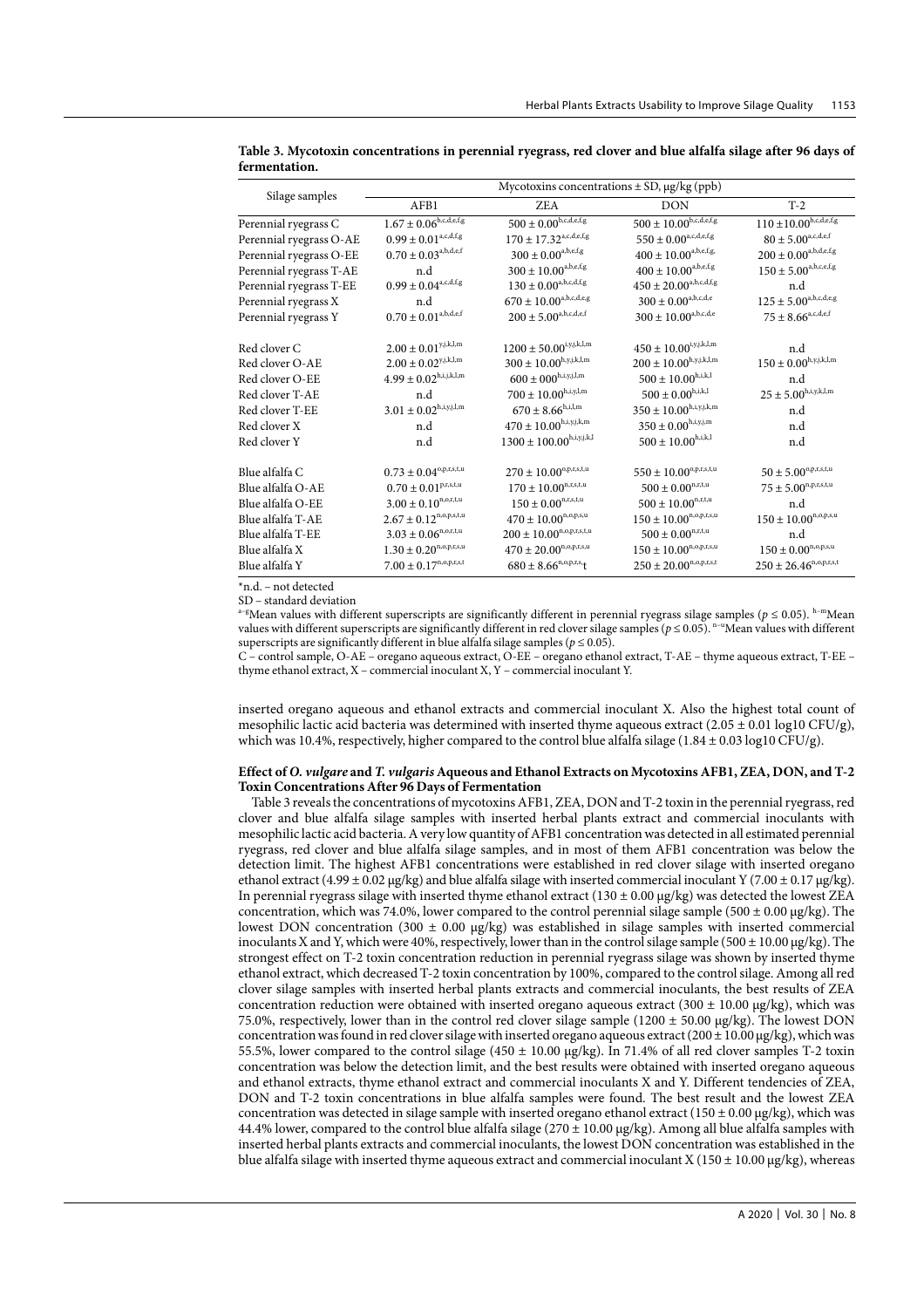in control blue alfalfa silage sample (550  $\pm$  10.00  $\mu$ g/kg), concentration was 72.7% higher. The strongest effect on T-2 toxin concentration reduction in blue alfalfa silage was shown by inserted oregano and thyme ethanol extracts, which decreased T-2 toxin concentration by 100%, compared to the control silage sample.

#### **Discussion**

Infection of silage with potentially pathogenic microorganisms is a growing problem not only in Europe but also worldwide. It causes enormous economic losses for livestock farmers and has a negative impact on animal health [25, 26]. For this reason, scientists are currently looking for the best, safest, natural and biologically active substances to improve feed fermentation and ensure the sanitary hygienic indicators [22]. Usually silage is ensiled from maize, grass, clover, sugar beet tops, alfalfa or milo [27]. Until now, most researchers focused on grains, cereals and maize silage hygienic quality and mycotoxins occurrence while fewer studies were done with grass silage and legumes. For this reason, in our experiment we chose perennial ryegrass, red clover and blue alfalfa silage in order to evaluate their fermentability differences and the effects of inserted herbal plant extracts on hygienic quality and mycotoxin concentrations. It has been proved that plant extracts obtained with different solvents and essential oils are rich in potentially bioactive compounds, which gives the ability to attack different fungal genera and hinders the development of resistance by the pathogen [28].

Plants in the family *Lamiaceae* have been drawing huge attention from the scientific community because of their antioxidant and antimicrobial properties [29, 30]. According to studies, extracts of this plant family containing phenolic compounds can influence feed epiphytic microflora (fungi, yeast) inhibiting the integrity of the cell membrane, thus changing inorganic ion balance and pH homeostasis. [31]. Carvacrol and thymol are the two main phenols, accounting for about 78 to 85% of oregano essential oils. Essential oil of thyme contains thymol (44.0-60.0%) and carvacrol (2.2-4.2%) [32]. Analysis of scientific literature results has shown that different solvents resulted in various extraction yields. This is because differences in the polarity of the extraction solvents could cause a wide variation in the level of bioactive compounds in the extract and the highest extraction yield was observed with ethanol and distilled water extracts [13]. We suggest that this could be because the plant materials contain high levels of polar compounds that are soluble in solvents with high polarity such as water, methanol or ethanol. In order to better understand the solvents effect and evaluate their antimicrobial activity and effect on mycotoxin concentrations, we also have chosen aqueous and ethanol extracts of thyme and oregano, which were incorporated into the green mass of plants before ensiling. In the present study, the highest concentrations of the main active components of *O. vulgar*e and *T. vulgaris*, carvacrol and thymol, were established in oregano (respectively 5.3  $\pm$  2.9%, 8.5  $\pm$  0.7%) and thyme (94.5  $\pm$  0.3%, 81.9  $\pm$  0.8%) ethanol extracts. Gallucci and co-authors [33] have found that carvacrol, eugenol, linalool, cinnamon aldehydes and thymol have strong antimicrobial activity against many microorganisms. From our data we can also state that the best hygienic quality of perennial ryegrass and red clover silage was determined with inserted oregano aqueous and thyme ethanol extracts. These extracts inserted in red clover silage samples effectively reduced total count of aerobic bacteria, mesophilic lactic acid bacteria, and count of yeast and molds ( $p \le 0.05$ ). Inserted in perennial ryegrass silage, the extracts reduced total count of mesophilic lactic acid bacteria and count of yeast and molds ( $p \le 0.05$ ). While in blue alfalfa silage, the same results were achieved with inserted oregano extracts made with different solvents ( $p \le 0.05$ ).

Mycotoxins are toxic secondary metabolites of microscopic fungi, which for cattle can reduce production output, weaken the immune system, cause damage to the liver, kidneys, digestive tract and organs of the reproductive system [25, 26]. There is still a lack of information on methods for application of the plant extracts to effectively prevent the fungal development. However, fumigation is one of the best methods to protect feed or feed components against contamination during storage. Plant extracts fumigation has already been considered an ecofriendly alternative to prevent fungal growth and the production of mycotoxins [34]. Based on our analysis of different botanical composition silage samples, AFB1 concentration varied from below detection limit to 7.0 μg/kg, ZEA – 130-1300 μg/kg, DON – 150-550 μg/kg and T-2 toxin from below detection limit to 250 μg/kg. According to the authors, AFB1 is not considered a major problem in many European countries, increasingly and in larger quantities in silage feeds are determined ZEA and DON mycotoxins. In the present study, the highest ZEA and DON concentrations were determined in analyzed silage samples, while AFB1 concentration in most of samples was established below detection limit. Based on our research, thyme ethanol extract inserted in perennial ryegrass silage reduced AFB1, ZEA and T-2 toxin concentrations ( $p \le 0.05$ ), while concentration of DON ( $p \le 0.05$ ) was best reduced with thyme aqueous extract. The lowest AFB1 ( $p \le 0.05$ ) and T-2 toxin ( $p \ge 0.05$ ) concentrations in red clover silage were determined with inserted oregano and thyme ethanol extracts, while for ZEA and DON concentrations ( $p \le 0.05$ ) the lowest was with inserted oregano aqueous extract. AFB1 and ZEA concentrations  $(p \le 0.05)$  in blue alfalfa silage were reduced with inserted oregano aqueous and ethanol extracts, while concentrations of DON and T-2 toxin ( $p \le 0.05$ ) were reduced with inserted thyme aqueous and thyme and oregano ethanol extracts. Research by us and other authors indicates that antimicrobial potential of thymol and carvacol (monoterpenoid phenols from *O. vulgare* and *T. vulgaris*) can prevent the formation of mycotoxin concentrations in silo.

In conclusion, after evaluating silage samples with and without herbal plant extracts and commercial inoculants, we have determined that the best results for hygienic quality of perennial ryegrass and red clover silage samples were established with inserted oregano aqueous and thyme ethanol extracts. While in blue alfalfa samples, the best results of silage hygienic indicators were determined with inserted oregano aqueous and ethanol extracts. Based on the obtained research studies, our findings showed, that aqueous and ethanol extracts of oregano and thyme reduced mycotoxins AFB1, DON, ZEA, and T-2 toxin concentrations in perennial ryegrass, red clover and blue alfalfa silage samples. Additionally, further detailed studies are necessary to identify the main